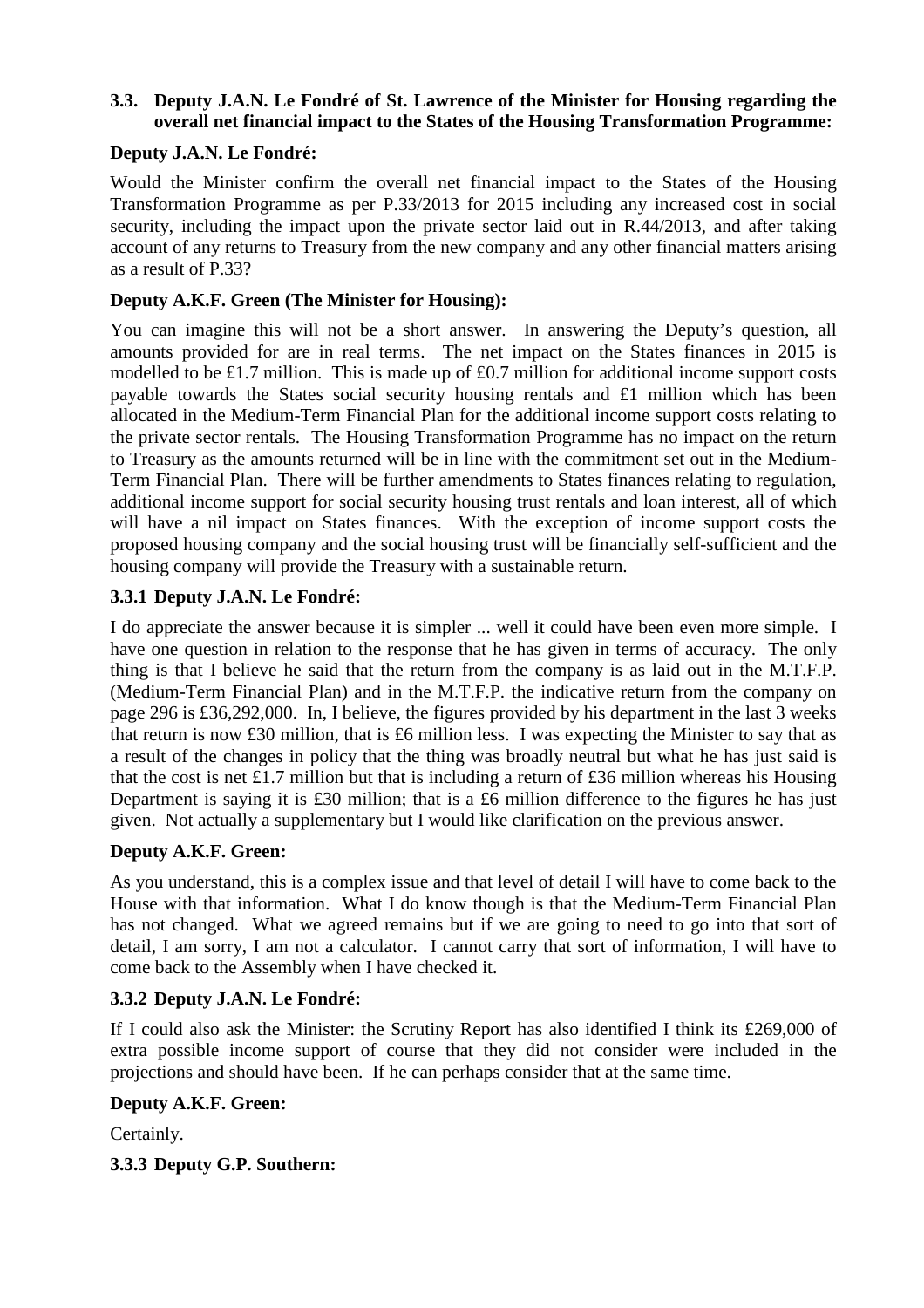Is the Minister content that his table on page 45 of P.33 shows the impact of inflation on his rental income rising in 30 years to £3 billion and yet when he talks about the additional cost to income support he has a figure which he refers to as "real terms" which does not contain inflation at all, and therefore looks tiny by comparison to £3 billion? Is he content that this is an accurate way and a good way to present information?

# **Deputy A.K.F. Green:**

Before I look at that, can I just ask the Deputy to confirm the page in P.33 that that table is on?

# **Deputy G.P. Southern:**

The inflated figures of up to £3 billion is on page 45 of my copy and the one revealing the contribution of income support, the additional bill for income support is on page 52.

[10:00]

# **Deputy A.K.F. Green:**

It is probably a problem with my ageing. I thought the Deputy had said page 35, and I was at a loss. A lot of work has gone into working out these figures and a lot of better brains than me in terms of finance have gone through them and I am absolutely confident that these figures are correct. They have been checked time and time again, the Scrutiny Panel has had their own housing expert look at it. They have confirmed that the work is robust and reliable and so has Professor Christine Whitehead. I am confident that the information I have given is correct, accurate and fair.

# **3.3.4 Deputy G.P. Southern:**

I do not question the accuracy of the figures, inflated or non-inflated. What I suggest is that comparing inflated figures to produce £3 billion with non-inflated figures which show a small extra contribution from income support is like comparing apples with pears. Does he agree?

# **Deputy A.K.F. Green:**

No, I do not. I am trying to give people a picture for the future as well as where we are now.

# **3.3.5 Deputy T.A. Vallois of St. Saviour:**

Could the Minister confirm that the M.T.F.P. was prepared on the basis that housing incorporation was not to proceed in 2014? However in the M.T.F.P. Appendix 6 sets out the financial implication if the incorporation goes ahead.

# **Deputy A.K.F. Green:**

No, I cannot confirm that the M.T.F.P. was worked out on the basis that the Housing Transformation Programme did not go ahead. Quite the contrary, as I understand it.

# **3.3.6 Deputy T.A. Vallois:**

A supplementary. It was in answers from the Treasury and Resources Department in relation to the M.T.F.P. on the M.T.F.P. debate. We have a series of questions and answers given to us by the Treasury and Resources Department and it states on the answers to those questions that the M.T.F.P. was prepared on the basis that housing incorporation does not proceed in 2014. So could the Minister please confirm that that is the case?

# **Deputy A.K.F. Green:**

It is not my understanding but I will go back and check that.

# **3.3.7 Senator S.C. Ferguson:**